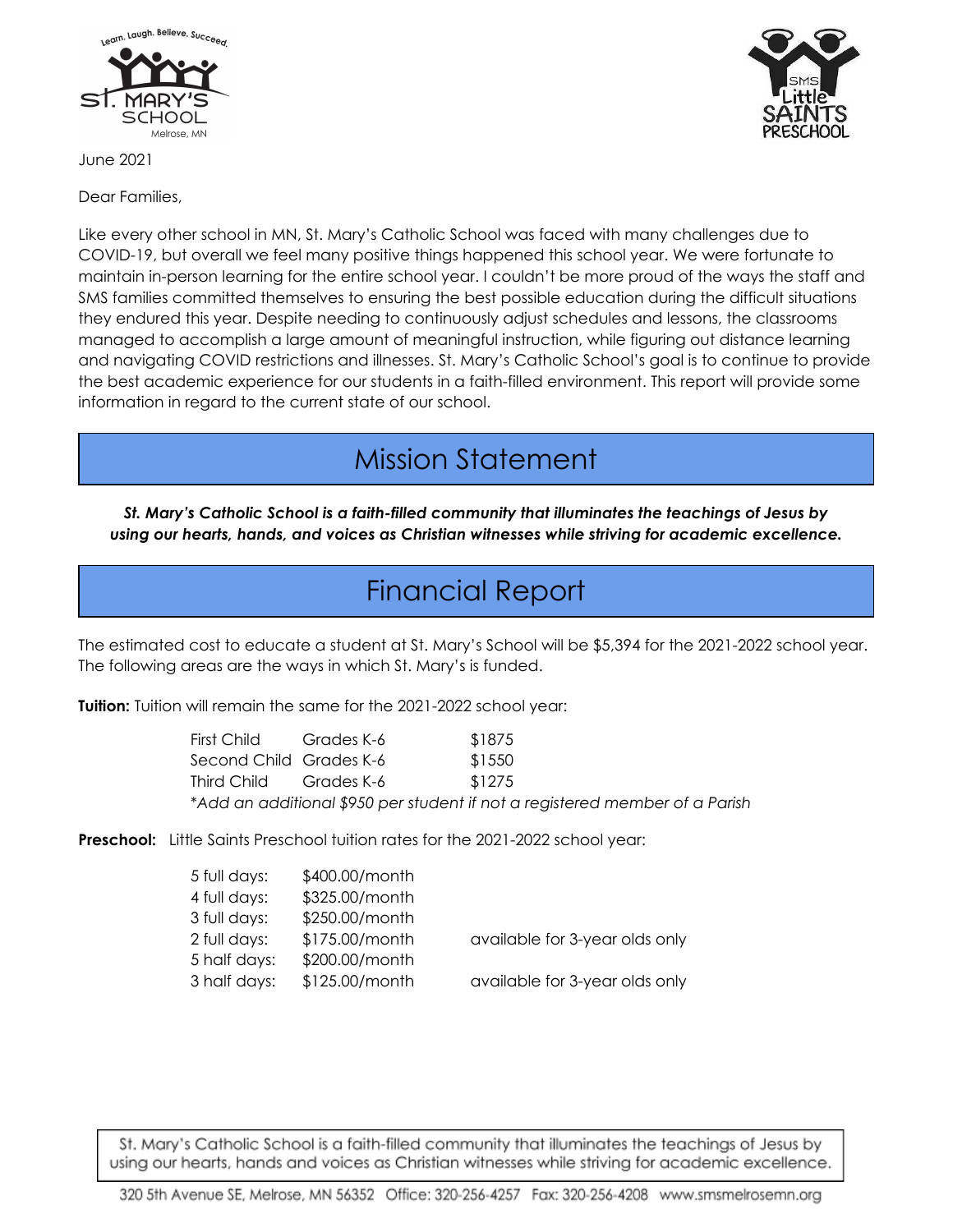



#### *Financial Report-continued*

- **Subsidy:** St. Mary's Church will support the school with \$130,000 in subsidy for the 2021-2022 school year; this is \$70,000 less than previous years. Because of the current financial status of the parish, we will also be receiving \$70,000 from the Endowment Fund and \$30,000 from the St. Mary's School Auction reserve fund to meet our operating budget. St. Mary's School administration meets with the School Board, Finance Committee, and Parish Council monthly to discuss operations of the school, including budget and financial projections. As the new church building is now completed and church expenses are beginning to be established, these discussions will become more important as we look to the future of the school as a mission of the parish. New fundraiser and donor opportunities continue to be discussed and are implemented regularly to offset declining subsidy dollars available from the church.
- **Catholic Foundation:** The foundation was founded by Bishop John F. Kinney in 2000 to hold and manage funds raised from the "Living the Promise" campaign. It offers scholarships and initiatives to support Catholic Schools. Money is raised for these scholarships through the Bishop's Annual Appeal, Breakfast with the Bishop, and the Bishop's Annual Golf Fundraiser. Through this foundation we receive donations from:

| <b>Stearns County Endowment Fund</b>      |  |
|-------------------------------------------|--|
| <b>Great Technology Giveaway</b>          |  |
| Living the Promise Scholarship            |  |
| (scholarship and tuition assistance)      |  |
| Catholic Schools Student Scholarship Fund |  |
| Living the Promise Grant                  |  |
| Annual Appeal                             |  |

- **Donations:** We also receive many donations from companies and individual people throughout the year that helps us balance our budget.
- **Stacy Meyer Scholarship Fund:** The Stacy Meyer Scholarship Fund was started in memory of Stacy, a former St. Mary's Catholic School parent, who passed away in May of 2019. The 2021-22 school year is the second year the Stacy Meyer Scholarship Fund was available to families who qualify for financial assistance. Assistance is available for students in Pre-K through 6th grade. This scholarship fund has been started with the generous gifts of Stacy's family, friends, and community members who were touched by Stacy's giving nature. We continue to accept donations to keep the fund available for years to come.
- **Fundraisers:** With the uncertainty of what the 2020-21 school year was going to look like financially, we added some new fundraisers and changed or dropped a few others. The Harry's PIzza Fundraiser and adjustments made to the Auction4Education were a huge success.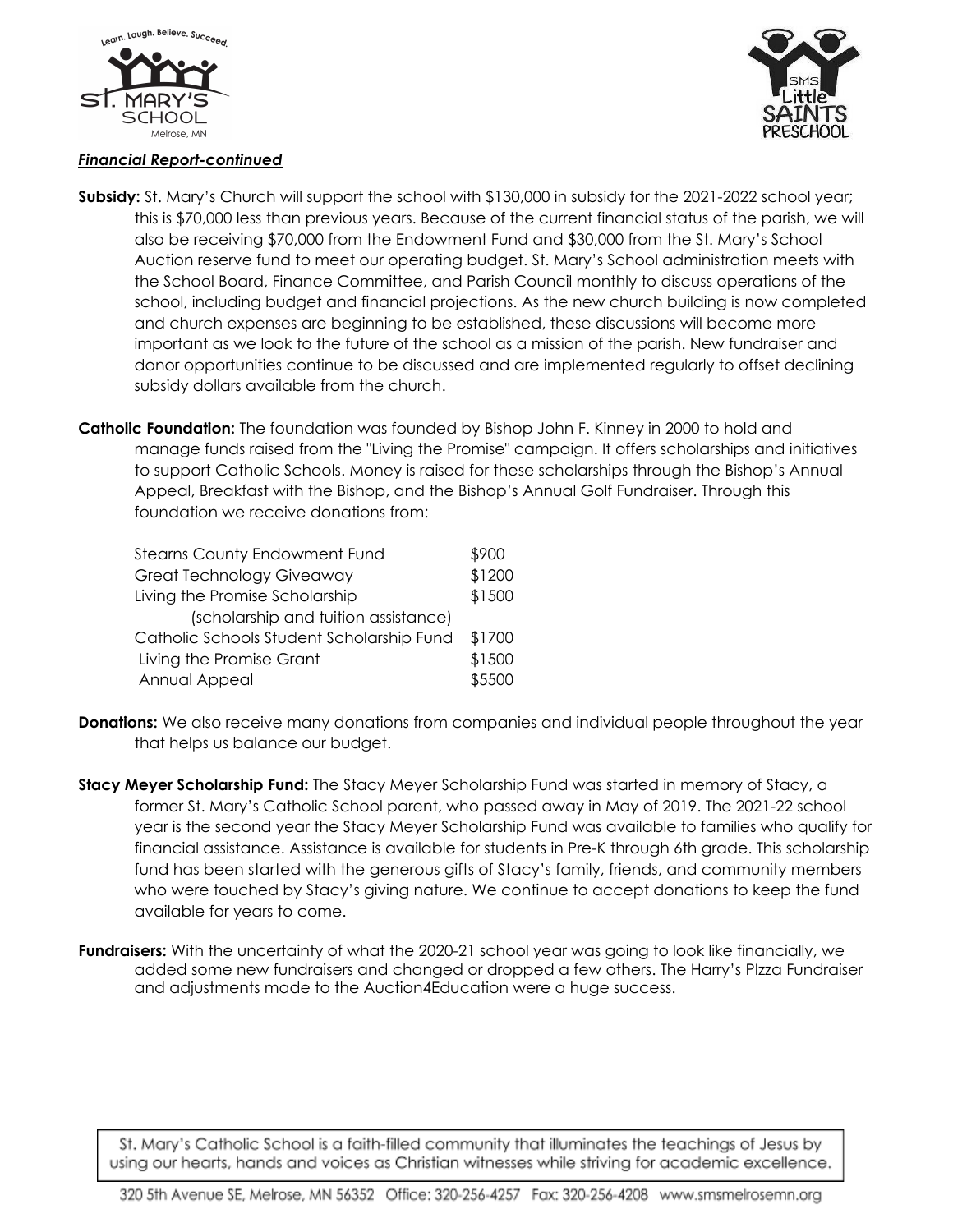

| <b>Fundraiser</b>                                                                                                     | <b>Amount Raised</b><br>in 2020-2021   |
|-----------------------------------------------------------------------------------------------------------------------|----------------------------------------|
| <b>Freeport Golf Classic</b>                                                                                          | \$4,500                                |
| St. Bernard/St. Elizabeth Breakfast-Not able to have because of Covid-<br>Instead donation cards were sent to members | \$1000                                 |
| Marathon/Prayer-a-thon                                                                                                | \$25,668                               |
| Catholic Schools Breakfast-Not able to have because of Covid                                                          | \$0                                    |
| Auction4Education (including raffle)                                                                                  | \$124,377                              |
| Harry's Pizza                                                                                                         | \$18,832                               |
| Coborn's Coupon Book                                                                                                  | \$8,250                                |
| <b>Extra Programs that generate revenue</b>                                                                           | <b>Amount Received in</b><br>2020-2021 |
| <b>Box Tops</b>                                                                                                       | \$267                                  |
| Caseys                                                                                                                | \$31                                   |
| Pop Cans                                                                                                              | \$1,048                                |
| <b>Coborn's More Rewards</b>                                                                                          | \$1,390                                |
| Arvig                                                                                                                 | \$2,445                                |

- **SMS\$4Kids:** The total program rebate for 4/1/20 3/31/21 was \$8,768.02. St. Mary's School made a profit of \$5,809.84 after expenses (including \$2,880.68 that was given out in tuition reimbursements.) The **SMS\$4Kids Program** ("SMS Cash for Kids") is a wonderful program used to raise funds for the school as well as help **reduce your tuition commitment**. The best part about the program is there **is NO ADDITIONAL COST** to the people using it. If you or someone you know would like to start using SMS\$4Kids please contact the school at 320-256-4257.
- **Budget:** Our operating budget income for the 2020-2021 year was estimated at \$528,850. With the added income from successful fundraisers the adjusted operating budget is \$580,000. The expenses for the 2020-2021 school year is estimated to be at \$585,000. This information reflects our school budget as of April 30th. The complete school year budget runs from July 1, 2020 through June 30, 2021.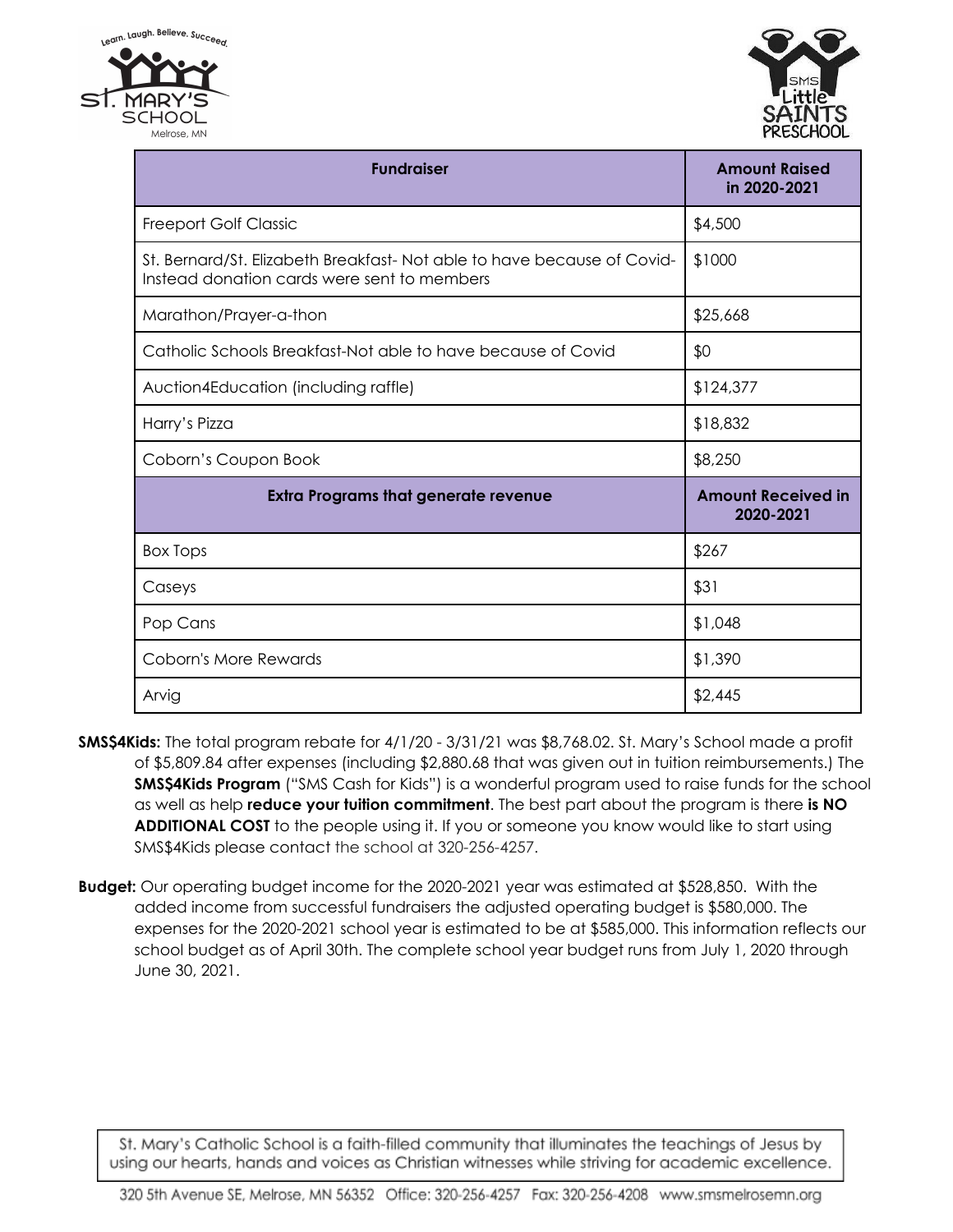



#### **Income**



### **Enrollment**

| 2020-2021 Enrollment |     | 2021-2022 Enrollment |     |
|----------------------|-----|----------------------|-----|
| Little Saints 3-5    | 19  | Little Saints        |     |
| Kindergarten         | 11  | Kindergarten         | 15  |
| 1st grade            | 17  | 1st grade            | 13  |
| 2nd grade            | 12  | 2nd grade            | 17  |
| 3rd grade            | 21  | 3rd grade            | 13  |
| 4th grade            | 10  | 4th grade            | 21  |
| 5th grade            | 17  | 5th grade            | 10  |
| 6th grade            | 19  | 6th grade            | 17  |
| Total K-6            | 107 | Total K-6            | 106 |

St. Mary's Catholic School is a faith-filled community that illuminates the teachings of Jesus by using our hearts, hands and voices as Christian witnesses while striving for academic excellence.

320 5th Avenue SE, Melrose, MN 56352 Office: 320-256-4257 Fax: 320-256-4208 www.smsmelrosemn.org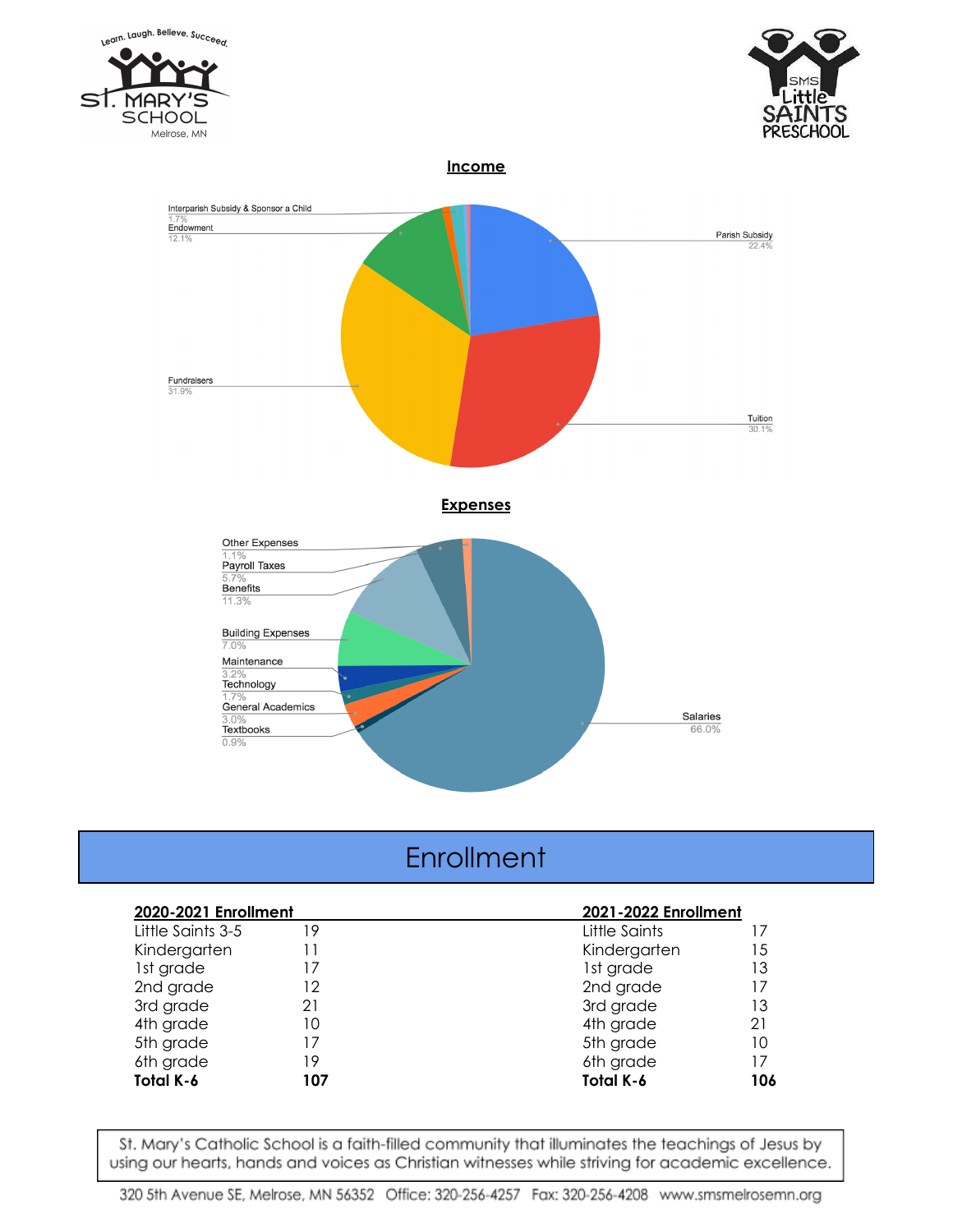



Registration is still open for the coming school year. If you know of anyone who might be interested in having their children attend St. Mary's School, please have them contact the school for a visit.

As a means of promoting continued increases in enrollment at St. Mary's School, and to reward existing families for their efforts in promoting our school, an Enrollment Referral Incentive Program will be offered for the 2021-2022 school year. Any current SMS family whose outreach and referral efforts result in a new family registering their child(ren) at St. Mary's School for the 2021-2022 school year will receive a credit of \$100 in May of 2022 for each new family they refer.

## Curriculum and Instruction

Following our curriculum cycle, and after a thorough evaluation of our student objectives and outcomes, St. Mary's School will implement a new math program in the fall of 2021. We completed our second year of our new reading curriculum, Benchmark Workshop. Teachers continued to have professional development this past year to assist them in using the curriculum most effectively. This year our curriculum cycle will guide us through the process of evaluating our science curriculum. Please see the Accreditation section of this report for additional information regarding curriculum.

# Faith Development and Dedication to Service

Throughout the year, our students have many opportunities for developing a strong faith and learning to serve others. These are a few of the activities our students participated in throughout this past school year that reflect our dedication to service and reaching out beyond the walls of our building.

- Since we were not able to visit Pine Villa this year, we sent pen pal letters, cards, vidoes, and projects to connect with the residents that couldn't see family and friends because of Covid.
- Students prayed daily for those whose prayers we collected from our Marathon/Prayer-a-thon.
- Students collected socks for area shelters during Advent.
- Students collected money for the Melrose Food Shelf, Fr. Schwieters and Fr. Ohmann, and Simply Love International during Lent.

## Maintenance Projects

St. Mary's School has a maintenance committee that oversees the upkeep of the school building and grounds. We are in the process of combining the church and school maintenance committees. One of the committee's priorities will be collaborating with the Parish Council in developing a budget for bigger maintenance projects.

- New carpet and blinds are being put in the 6th grade classroom. Each year we budget for one classroom to get new carpet and blinds.
- The fenced-in area on the south side of the school and the north parking lot will be seal coated this summer.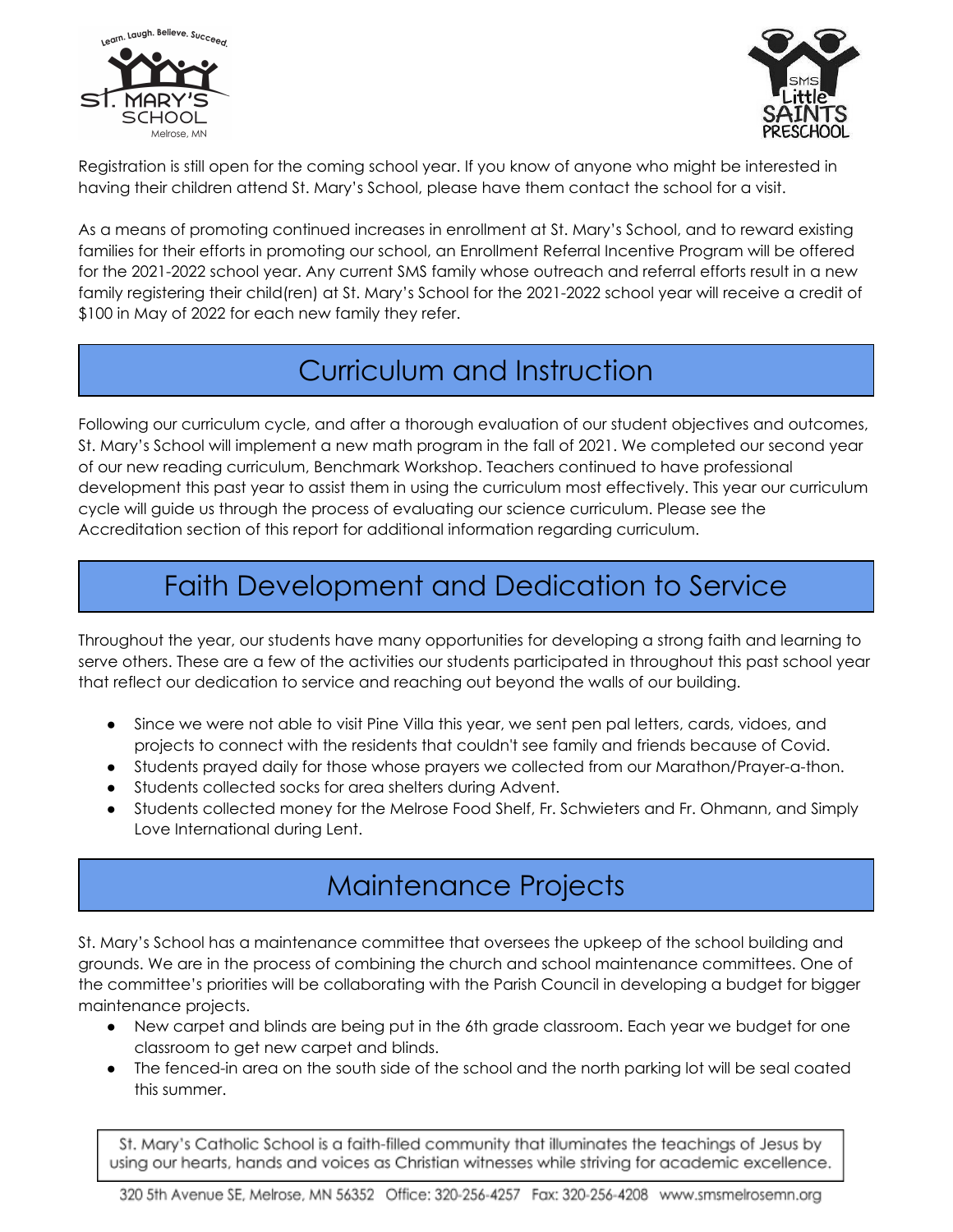



- A water softener will be installed.
- The chimney on the roof was cut off, insulated, and capped. Repairs on other areas of the roof were also completed.
- The gym floor will be resealed this summer.
- Melrose Electric installed a new control access panel to the school security system.

## **Accreditation**

**MNSAA (Minnesota Nonpublic School Accrediting Association):** The Minnesota Nonpublic School Accrediting Association (MNSAA) has renewed the accreditation of St. Mary's School for the eligibility period of 2020 to 2027. The mission of MNSAA is to be a facilitator in improving the quality of nonpublic education in Minnesota through the accreditation process. Part of the improvement initiative that MNSAA requires of St. Mary's School is to produce a Strategic Plan that includes objectives, action steps, and a timeline. Progress on our Strategic Plan is reported to MNSAA on an annual basis. Our full Strategic Plan can be found on our website and SchoolSpeak.

Some of our major successes are with our curriculum; these include implementing a new reading program, choosing a new math program, beginning the process of using and understanding the standards more effectively, and following a curriculum cycle to evaluate, develop, and implement all curricula while using our resources wisely and effectively.

Another success we celebrate is the development of our Marketing Committee. After three years of diligent effort, this school year we finally felt like things started to come together. Strategies were developed that encouraged stakeholder involvement and investment in the St. Mary's Catholic School mission.

The Marketing Committee also developed a parent/guardian survey that was sent to families in May; results will be posted on the school website and SchoolSpeak as soon as they are available.

St. Mary's School has recently completed an Emergency Operations Plan; this plan was created in collaboration with local emergency response agencies and the Melrose Area School District. Staff and students have trained on the plan and will continue to do so multiple times throughout the year.

There are 4 main objectives in our Strategic Plan we continue to work on yearly.

Objective 1: Using Hearts, Hands, and Voices, St. Mary's Catholic School will be a community of academic excellence.

Objective 2: St. Mary's Catholic School will provide a safe, functional, and attractive learning facility.

Objective 3: St. Mary's Catholic School will remain financially viable into the future.

Objective 4: St. Mary's Catholic School will communicate effectively with stakeholders to increase enrollment and retention of students in the school.